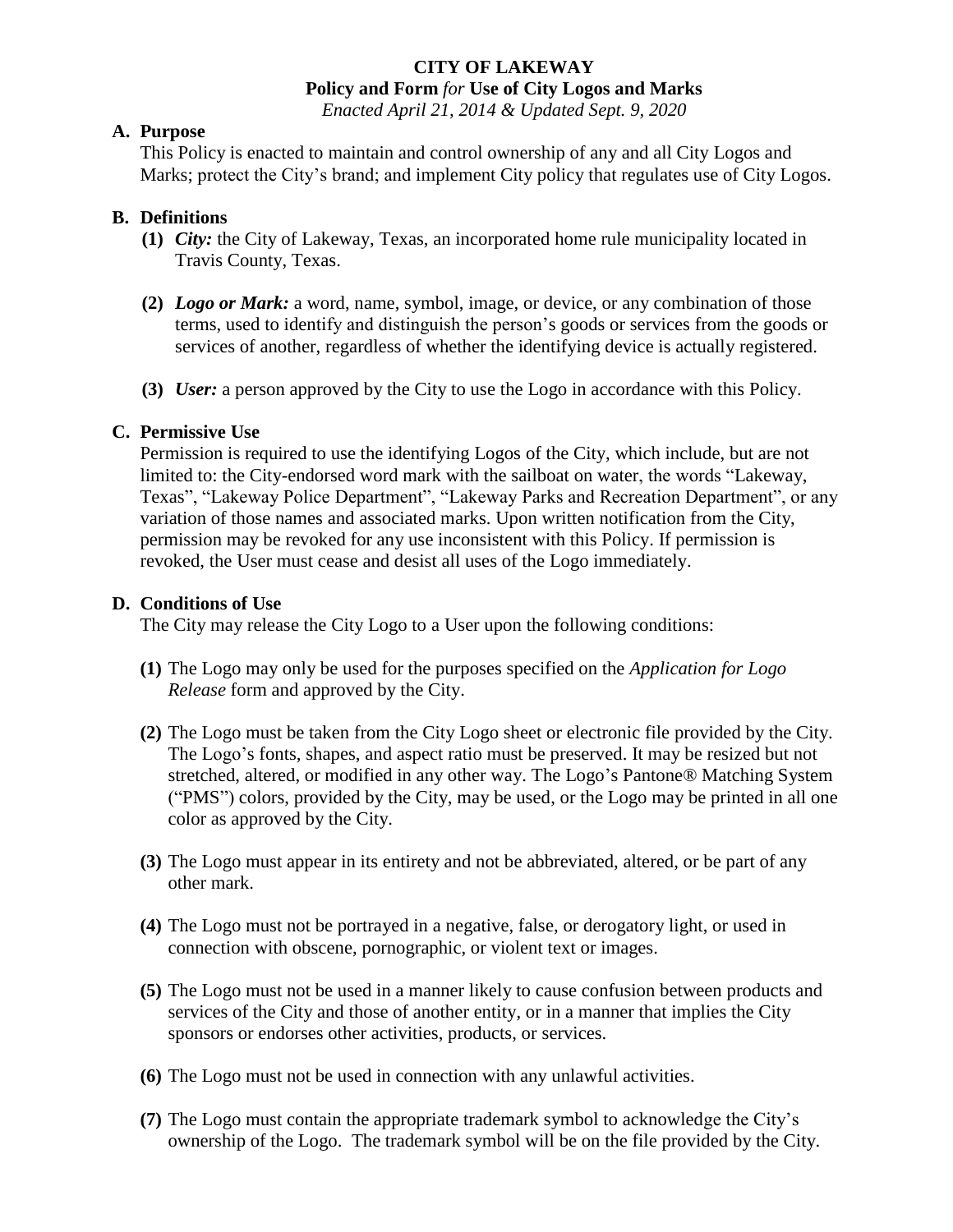## **E. Rights**

The City's Logos will remain the sole property of the City. No User or person gains any rights or claims in the Logo(s) as a result of an approved use.

# **F. Application**

All persons intending to use the Logo must submit an *Application for Logo Release* to the City. No Logo may be used until the City has approved the use and provided the Logo to the User.

# **G. City Council Approval**

By resolution, the City Council grants the authority to approve any uses of the City Logo or Marks consistent with this Policy to the Lakeway Communications Director, under the direction of the City Manager.

# **CITY OF LAKEWAY**